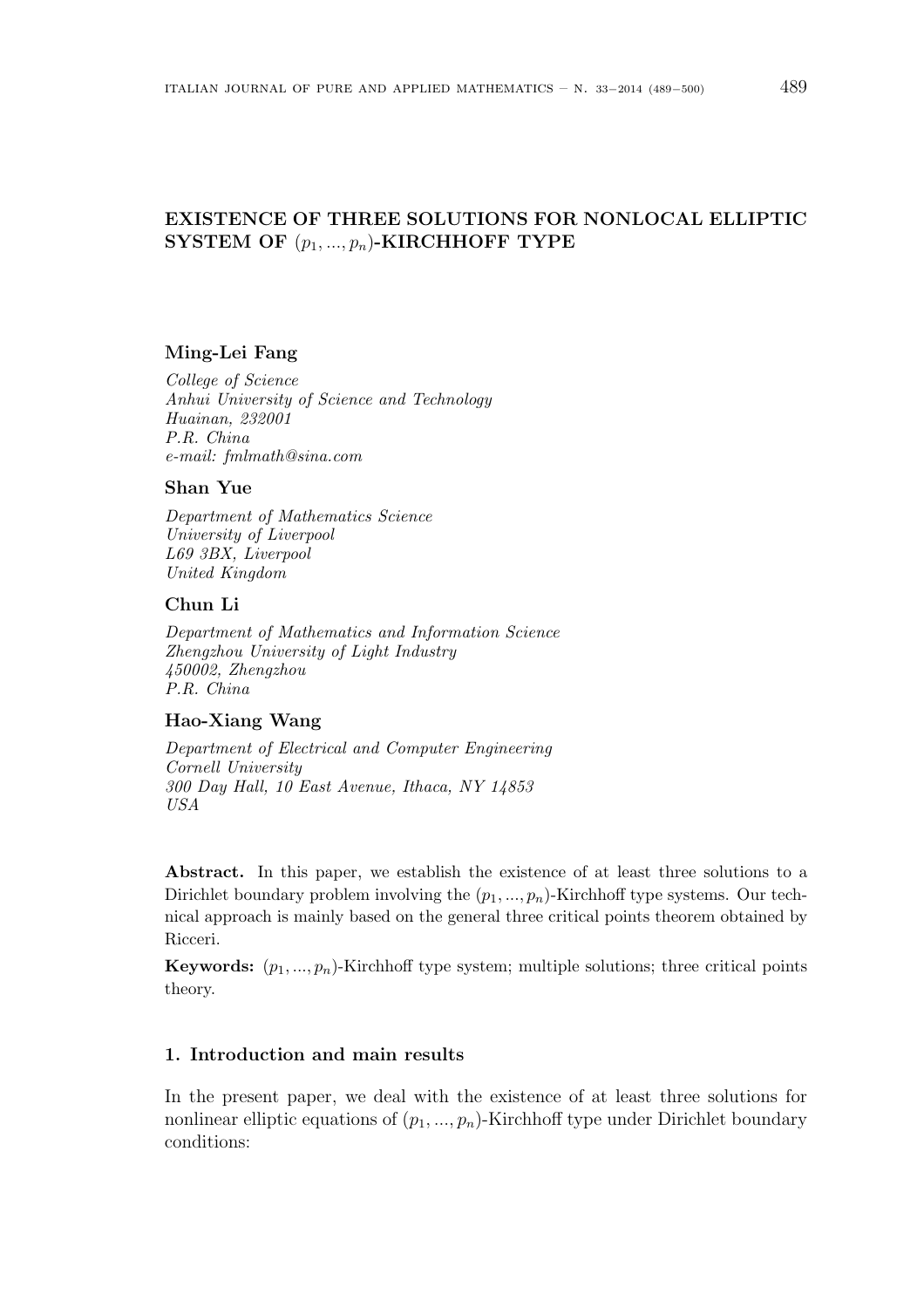$$
\begin{cases}\n-\left[M_1\left(\int_{\Omega}|\nabla u_1|^{p_1}\right)\right]^{p_1-1}\Delta_{p_1}u_1 = \lambda F_{u_1}(x, u_1, ..., u_n) + \mu G_{u_1}(x, u_1, ..., u_n), \\
\qquad \qquad \text{in } \Omega, \\
-\left[M_2\left(\int_{\Omega}|\nabla u_2|^{p_2}\right)\right]^{p_2-1}\Delta_{p_2}u_2 = \lambda F_{u_2}(x, u_1, ..., u_n) + \mu G_{u_2}(x, u_1, ..., u_n),\n\end{cases}
$$

(1.1) 
$$
\left\{\n\begin{aligned}\n-\left[M_2\left(\int_{\Omega} |\nabla u_2|^{p_2}\right)\right]^{p_2-1} \Delta_{p_2} u_2 = \lambda F_{u_2}(x, u_1, ..., u_n) + \mu G_{u_2}(x, u_1, ..., u_n), \\
\text{in } \Omega,\n\end{aligned}\n\right.
$$

$$
\left[\begin{array}{c}\cdots\\-\left[M_n\left(\int_{\Omega}|\nabla u_n|^{p_n}\right)\right]^{p_n-1}\Delta_{p_n}u_n=\lambda F_{u_n}(x,u_1,\ldots,u_n)+\mu G_{u_n}(x,u_1,\ldots,u_n),\\ \text{in }\Omega,\end{array}\right]
$$

$$
u_i = 0 \quad \text{for } 1 \le i \le n,
$$
 on  $\partial \Omega$ ,

where  $\Omega \subset R^N(N \geq 1)$  is a non-empty bounded open set with a sufficient smooth boundary  $\partial\Omega$ ,  $\lambda$ ,  $\mu \in [0, +\infty)$ ,  $p_i > N$ ,  $\Delta_p$  is the p-Laplacian operator  $\Delta_p u = div \left( |\nabla u|^{p-2} \nabla u \right)$ .  $F, G : \Omega \times R^n \mapsto \mathbb{R}$  are functions such that  $F(\cdot, t_1, ..., t_n)$ ,  $F, G: \Omega \times \mathbb{R}^n \mapsto \mathbb{R}$  are functions such that  $F(\cdot, t_1, ..., t_n)$ ,  $G(\cdot, t_1, ..., t_n)$  are measurable in  $\Omega$  for all  $(t_1, ..., t_n) \in R^n$  and  $F(x, \cdot), G(x, \cdot)$  are continuously differentiable in  $R^n$  for a.e.  $x \in \Omega$ .  $F_{u_i}$  is the partial derivative of F with respect to  $u_i$ ,  $1 \leq i \leq n$ , so does  $G_{u_i}$ .  $M_i: R^+ \to R$ ,  $i = 1, 2, ..., n$  are continuous functions, which satisfy the bounded conditions as follows. (M) There are two positive constants  $m_0$ ,  $m_1$  such that

(1.2) 
$$
m_0 \le M_i(t) \le m_1, \quad \forall t \ge 0, \quad i = 1, 2, ..., n.
$$

In what follows,  $|\Omega|$  denotes the Lebesgue measure of  $\Omega$ , X denotes the Cartesian product of Sobolev spaces  $W_0^{1,p_1}(\Omega), \ldots, W_0^{1,p_{n-1}}(\Omega)$  and  $W_0^{1,p_n}(\Omega)$ , i.e.,  $X = W_0^{1,p_1}(\Omega) \times \cdots \times W_0^{1,p_n}(\Omega)$ . The space X is endowed with the norm

$$
||(u_1,\ldots,u_n)|| = \sum_{i=1}^n ||u_i||_{p_i}, \quad ||u_i||_p = \left(\int_{\Omega} |\nabla u_i|^{p_i}\right)^{1/p_i}, \ 1 \leq i \leq n.
$$

Let

(1.3) 
$$
C = \max \left\{ \sup_{u_i \in W_0^{1, p_i}(\Omega) \setminus \{0\}} \frac{\max\limits_{x \in \bar{\Omega}} \{|u_i(x)|^{p_i}\}}{\|u_i\|_{p_i}^{p_i}} \right\}.
$$

Since  $p_i > N$ ,  $W_0^{1,p_i}(\Omega) \to C^0(\overline{\Omega})$ ,  $1 \le i \le n$ , are compact, and one has  $C < +\infty$ . As usual, a weak solution of system  $(1.1)$  is any  $(u_1, ..., u_n) \in X$  such that

(1.4) 
$$
\sum_{i=1}^{n} \left[ M_i \left( \int_{\Omega} |\nabla u_i|^{p_i} \right) \right]^{p_i-1} \int_{\Omega} |\nabla u_i|^{p_i-2} \nabla u_i \nabla \xi_i
$$

$$
- \sum_{i=1}^{n} \lambda \int_{\Omega} F_{u_i} (x, u_1, ..., u_n) \xi_i dx - \sum_{i=1}^{n} \lambda \int_{\Omega} G_{u_i} (x, u_1, ..., u_n) \xi_i dx = 0
$$

for all  $(\xi_1, ..., \xi_n) \in X$ .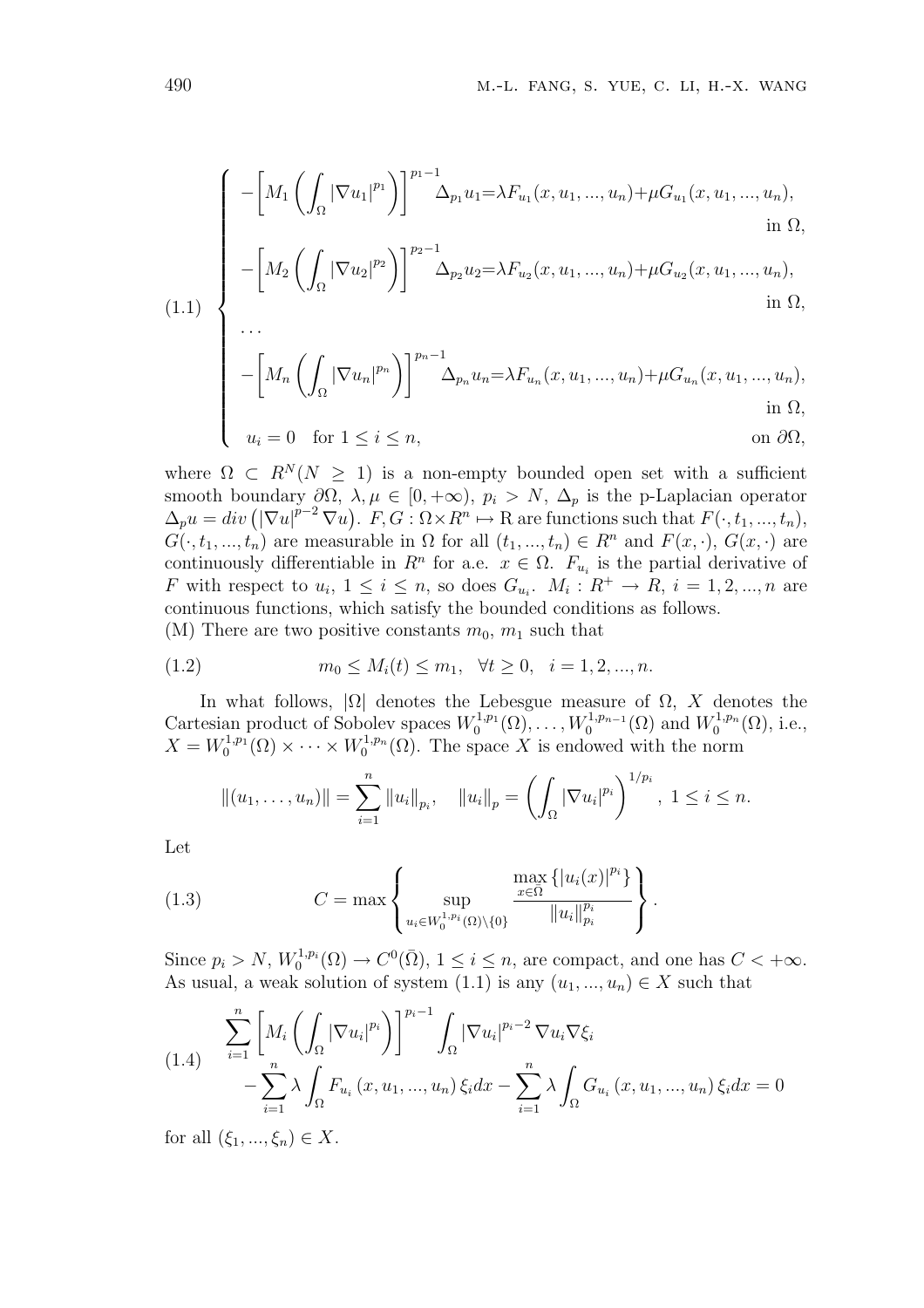The system  $(1.1)$  is related to the stationary version of a model, the socalled Kirchhoff equation which was introduced by [1]. More precisely, Kirchhoff proposed the following mathematical model.  $\ddot{\phantom{a}}$ 

(1.5) 
$$
\rho \frac{\partial^2 u}{\partial t^2} - \left(\frac{P_0}{h} + \frac{E}{2L} \int_0^L \left|\frac{\partial u}{\partial x}\right|^2 dx\right) \frac{\partial^2 u}{\partial x^2} = 0,
$$

which generalizes the D'Alembert's wave equation involving free vibrations of elastic strings, where  $\rho$  is the mass density,  $P_0$  is the initial tension, h is the area of the cross-section,  $E$  is the Young modulus of the material, and  $L$  is the length of the string.

Later, (1.5) was developed to the following result

(1.6) 
$$
u_{tt} - M\left(\int_{\Omega} |\nabla u|^2\right) \Delta u = f(x, u) \text{ in } \Omega,
$$

where  $M: R^+ \to R$  is a given function. After that, some authors studied the following problem

(1.7) 
$$
-M\left(\int_{\Omega}|\nabla u|^2\right)\Delta u = f(x,u)\text{ in }\Omega,\ u=0\text{ on }\partial\Omega,
$$

which is the stationary counterpart of (1.6). By using variational methods and other techniques, many results of (1.7) were obtained, please refer to [2]-[12] and the references therein. In particular, Alves et al.  $[2,$  Theorem 4 assumed that M satisfies bounded condition (M) and  $f(x, t)$  satisfies the following condition.

 $0 < vF(x,t) \le f(x,t)t$ , for all  $|t| \ge R$ ,  $x \in \Omega$  for some  $v > 2$  and  $R > 0$ , (AR) where  $F(x,t) = \int_0^t f(x,s)ds$ . One positive solutions for (1.7) was obtained.

In [13], applying Ekeland's Variational Principle, the authors established the existence of a weak solution for boundary problem involving the nonlocal elliptic system of p-Kirchhoff type

(1.8)  
\n
$$
\begin{cases}\n-\left[M_1\left(\int_{\Omega}|\nabla u|^p\right)\right]^{p-1}\Delta_p u = f(u,v) + \rho_1(x), & \text{in } \Omega, \\
-\left[M_2\left(\int_{\Omega}|\nabla v|^p\right)\right]^{p-1}\Delta_p v = g(u,v) + \rho_2(x), & \text{in } \Omega, \\
\frac{\partial u}{\partial \eta} = \frac{\partial v}{\partial \eta} = 0, & \text{on } \partial\Omega,\n\end{cases}
$$

where  $\eta$  is the unit exterior vector on  $\partial\Omega$ , and  $M_i$ ,  $\rho_i(i=1,2)$ , f, g satisfy suitable assumptions.

In [14], when  $\mu = 0, n = 2$  in (1.1), Cheng et al. studied the existence of two solutions and three solutions of the following nonlocal elliptic system  $\overline{\phantom{a}}$ 

(1.9) 
$$
\begin{cases}\n-\left[M_1\left(\int_{\Omega}|\nabla u|^p\right)\right]^{p-1}\Delta_p u = \lambda F_u(x, u, v), & \text{in } \Omega, \\
-\left[M_2\left(\int_{\Omega}|\nabla v|^q\right)\right]^{q-1}\Delta_q v = \lambda F_v(x, u, v), & \text{in } \Omega, \\
u = v = 0, & \text{on } \partial\Omega.\n\end{cases}
$$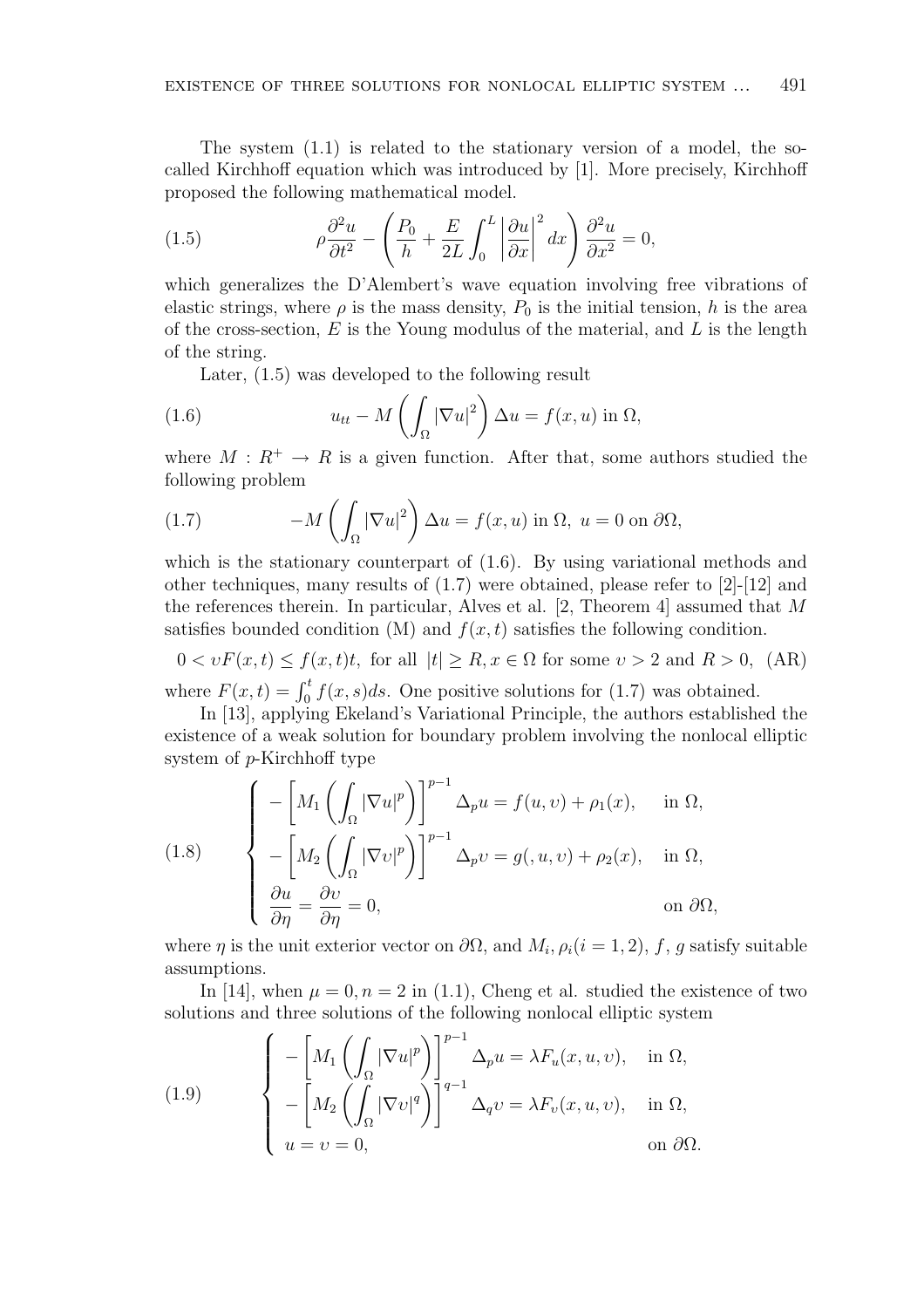In [15], when  $n = 2$  in (1.1), Chen et al. proved the existence of three solutions of the following problem

$$
\int_{\mathcal{I}(\Omega)} \int_{\Gamma} -\left[M_1\left(\int_{\Omega} |\nabla u|^p\right)\right]^{p-1} \Delta_p u = \lambda F_u(x, u, v) + \mu G_u(x, u, v), \quad \text{in } \Omega,
$$

$$
(1.10) \quad \begin{cases} -\left[M_2\left(\int_{\Omega} |\nabla v|^q\right)\right]^{q-1} \Delta_q v = \lambda F_v(x, u, v) + \mu G_v(x, u, v), & \text{in } \Omega, \\ u = v = 0, & \text{on } \partial \Omega. \end{cases}
$$

In this paper, our objective is to prove the existence of three solutions of problem (1.1) by applying three critical points theorem introduced by Ricceri [16]. Our result, under some suitable conditions, ensures the existence of an open interval  $\Lambda \subset [0, +\infty)$  and a positive real number  $\rho$  such that, for each  $\lambda \in \Lambda$ , problem  $(1.1)$  admits at least three weak solutions whose norms in X are less than  $\rho$ . The purpose of the present paper is to generalize the main result of [15] to the general case.

Now, for every  $x_0 \in \Omega$  and choosing  $R_1, R_2$  with  $R_2 > R_1 > 0$ , such that Now, for every  $x_0 \in \Omega$  and choosing  $R_1$ ,  $R_2$  with  $R_2 \ge B(x_0, R_2) \subseteq \Omega$ , where  $B(x, R) = \{y \in R^N : |y - x| < R\}$ , let

$$
(1.11) \qquad \alpha_i = \alpha_i(N, p_i, R_1, R_2) = \frac{C^{1/p_i}(R_2^N - R_1^N)^{1/p_i}}{R_2 - R_1} \left(\frac{\pi^{N/2}}{\Gamma(1 + N/2)}\right)^{1/p_i},
$$
\n
$$
1 \le i \le n,
$$

where  $\Gamma$  is the Gamma function. Moreover, assume that a, c are positive constants, define

$$
y(x) = \frac{a}{R_2 - R_1} \left( R_2 - \left\{ \sum_{i=1}^N (x^i - x_0^i)^2 \right\}^{1/2} \right), \ \forall x \in B(x_0, R_2) \backslash B(x_0, R_1),
$$
  

$$
A(c) = \left\{ (t_1, \dots, t_n) \in R^n : \sum_{i=1}^n |t_i|^{p_i} \le c \right\},
$$
  

$$
M^+ = \max \left\{ \frac{m_1^{p_i - 1}}{p_i}, \ i = 1, \dots, n \right\}, \ M_- = \min \left\{ \frac{m_0^{p_i - 1}}{p_i}, \ i = 1, \dots, n \right\}.
$$

Our main result is the following theorem.

**Theorem 1.1** Let  $R_2 > R_1 > 0$ , such that  $B(x_0, R_2) \subseteq \Omega$ . Assume that there exist  $n+2$  positive constants a, b,  $\gamma_i$  for  $1 \leq i \leq n$ , with  $\gamma_i < p_i$ ,  $\frac{n}{2}$  $i=1$  $(a\alpha_i)^{p_i} > bM^+/M^-,$ and a function  $\alpha(x) \in L^{\infty}(\Omega)$  such that

(j1)  $F(x, t_1, ..., t_n) \geq 0$ , for a.e.  $x \in \Omega \setminus B(x_0, R_1)$  and all  $(t_1, ..., t_n) \in [0, a] \times \cdots \times [0, a]$ ;

(j2) 
$$
\sum_{i=1}^{n} (a\alpha_i)^{p_i} |\Omega| \sup_{(x,t_1,...,t_n)\in\Omega\times A(bM^+/M_-)} F(x,t_1,...,t_n) < b \int_{B(x_0,R_1)} F(x,a,...,a)dx;
$$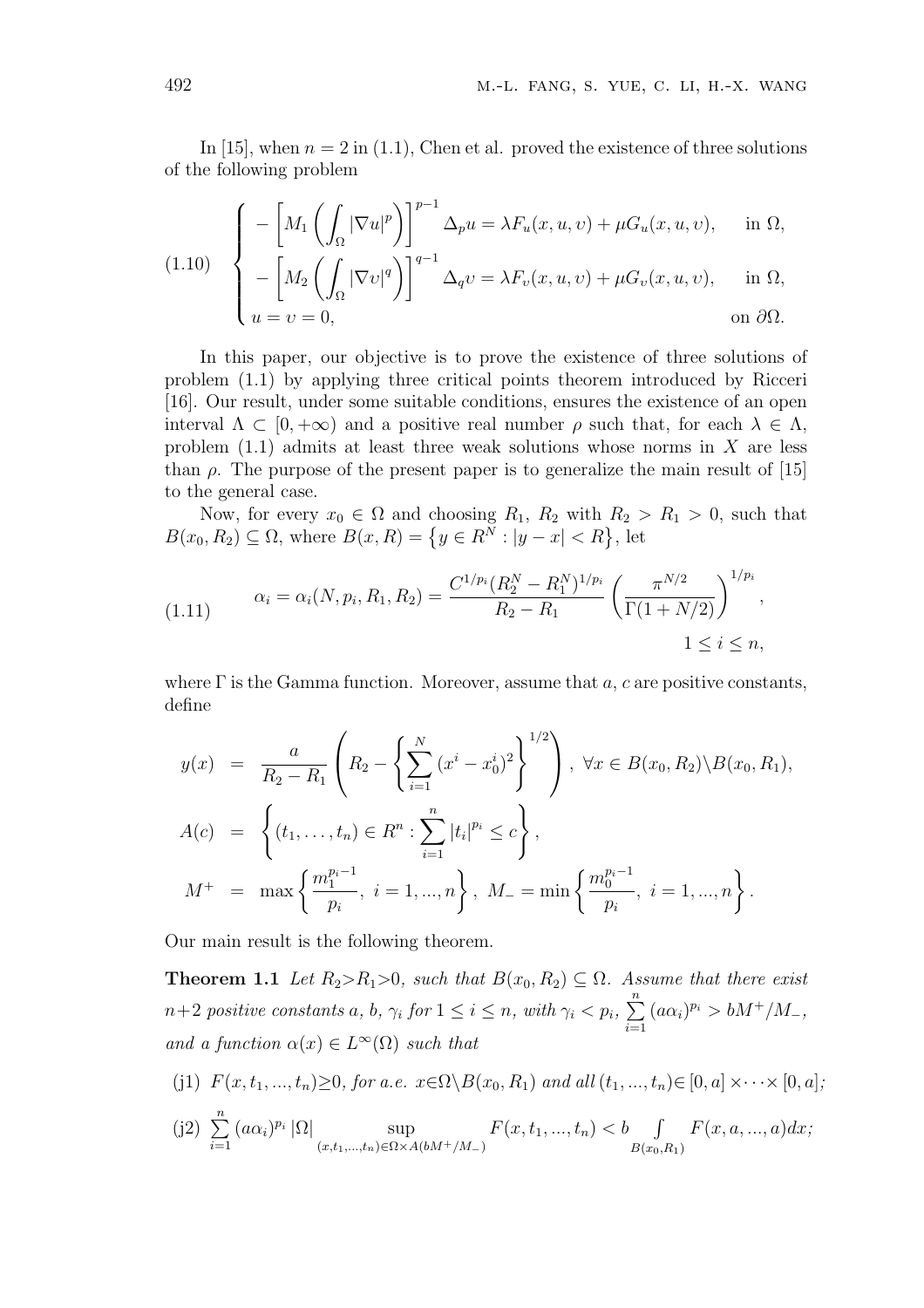(j3) 
$$
F(x, t_1, ..., t_n) \leq \alpha(x) \left(1 + \sum_{i=1}^n |t_i|^{\gamma_i}\right)
$$
 for a.e.  $x \in \Omega$  and all  $(t_1, ..., t_n) \in R^n$ ;

(j4) 
$$
F(x, 0, ..., 0) = 0
$$
, for a.e.  $x \in \Omega$ .

Then there exist an open interval  $\Lambda \subseteq [0,\infty)$  and a positive real number  $\rho$  with the following property:

for each  $\lambda \in \Lambda$  and for Carathéodory functions  $G_{u_i} : \Omega \times R^n \mapsto R$  satisfying

(j5) 
$$
\sup_{\{|t_i|\leq \xi, 1\leq i\leq n\}} \left(\sum_{i=1}^n |G_{u_i}(\cdot, s, t)|\right) \in L^1(\Omega) \text{ for all } \xi > 0,
$$

there exists  $\delta > 0$  such that, for each  $\mu \in [0, \delta]$ , problem (1.1) has at least three weak solutions  $w_i = (u_{i1},...,u_{in}) \in X$   $(i = 1,2,3)$  whose norms  $||w_i||$  are less than  $\rho$ .

### 2. Proof of the main result

Our analysis is based on the following modified form of Ricceri's three critical points theorem (Theorem 1 in [16]) and Proposition 3.1 of [17], which is our mainly tool in proving our main result.

**Theorem 2.1** ([16], Theorem 1) Let X be a reflexive real Banach space and  $\Phi$ :  $X \mapsto R$  be a continuously Gâteaux differentiable and sequentially weakly lower semicontinuous functional whose Gâteaux derivative admits a continuous inverse on  $X^*$  and  $\Phi$  is bounded on each bounded subset of  $X: \Psi: X \mapsto R$  is a continuously Gâteaux differentiable functional whose Gâteaux derivative is compact;  $I \subseteq R$  an interval. Suppose that

$$
\lim_{\|x\|\to+\infty} (\Phi(x)+\lambda\Psi(x))=+\infty
$$

for all  $\lambda \in I$ , and that there exists  $h \in R$  such that

(2.1) 
$$
\sup_{\lambda \in I} \inf_{x \in X} (\Phi(x) + \lambda(\Psi(x) + h)) < \inf_{x \in X} \sup_{\lambda \in I} (\Phi(x) + \lambda(\Psi(x) + h)).
$$

Then, there exists an open interval  $\Lambda \subseteq I$  and a positive real number  $\rho$  with the following property: for every  $\lambda \in \Lambda$  and every  $C^1$  functional  $J: X \mapsto R$  with compact derivative, there exists  $\delta > 0$  such that, for each  $\mu \in [0, \delta]$  the equation

$$
\Phi'(x) + \lambda \Psi'(x) + \mu J'(x) = 0
$$

has at least three solutions in X whose norms are less than ρ.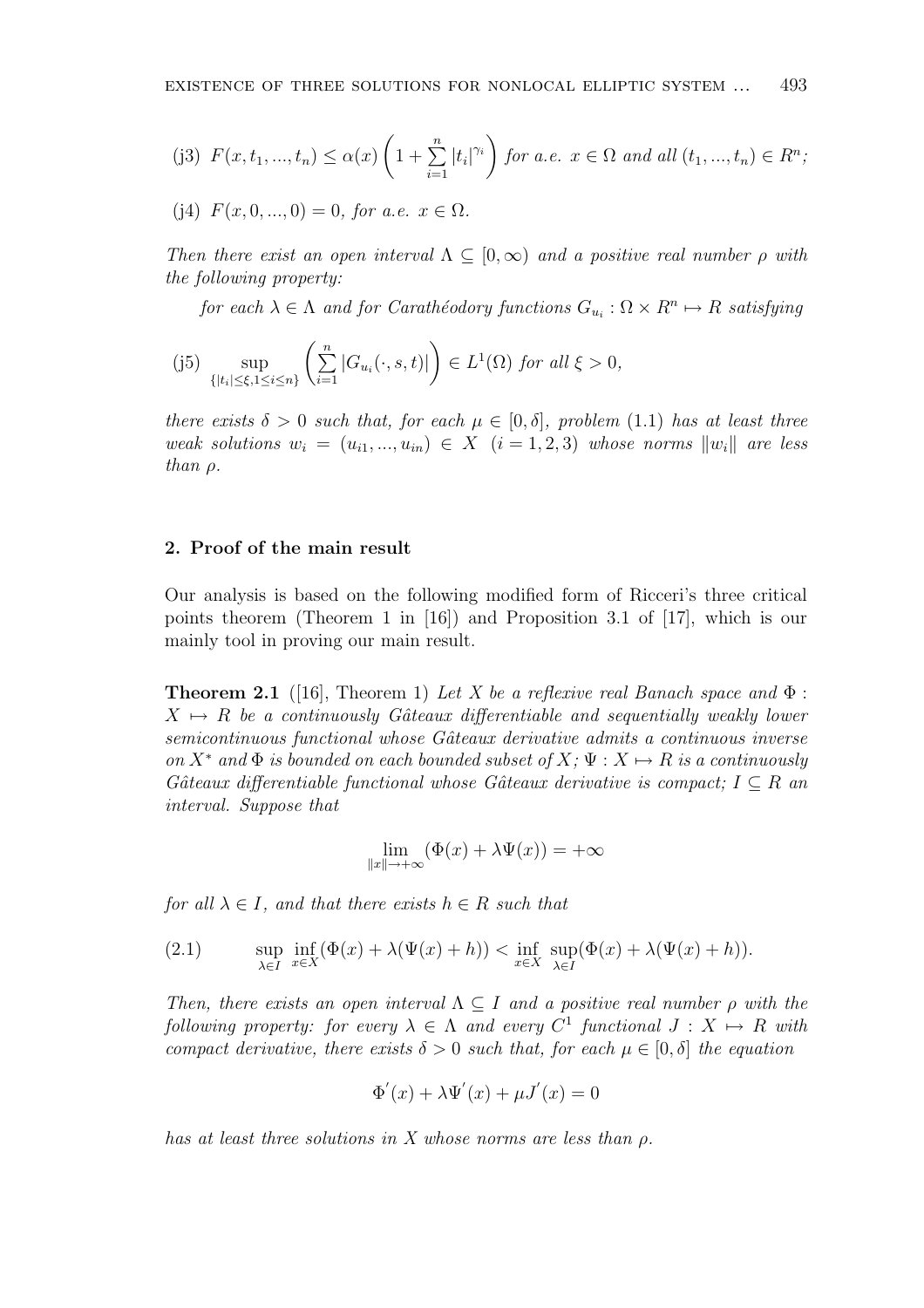**Proposition 2.1** ([17], Proposition 3.1) Suppose that X is a non-empty set and  $\Phi$ ,  $\Psi$  are two real functions on X. Assume that there exist  $r > 0$  and  $x_0, x_1 \in X$ such that

$$
\Phi(x_0) = -\Psi(x_0) = 0, \quad \Phi(x_1) > 1, \quad \sup_{x \in \Phi^{-1}([-\infty, r])} -\Psi(x) < r \frac{-\Psi(x_1)}{\Phi(x_1)}.
$$

Then, for each h satisfying

$$
\sup_{x \in \Phi^{-1}([-\infty, r])} -\Psi(x) < h < r \frac{-\Psi(x_1)}{\Phi(x_1)}
$$

one has

$$
\sup_{\lambda \geq 0} \inf_{x \in X} (\Phi(x) + \lambda(\Psi(x) + h)) < \inf_{x \in X} \sup_{\lambda \geq 0} (\Phi(x) + \lambda(\Psi(x) + h)).
$$

Before giving the proof of Theorem 1.1, we define a functional and give a lemma.

The functional  $H : X \to R$  is defined by

$$
H(u_1, ..., u_n) = \Phi(u_1, ..., u_n) + \lambda J(u_1, ..., u_n) + \mu \psi(u_1, ..., u_n)
$$
  
(2.2) 
$$
= \sum_{i=1}^n \frac{1}{p_i} \widehat{M}_i \left( \int_{\Omega} |\nabla u_i|^{p_i} \right) - \lambda \int_{\Omega} F(x, u_1, ..., u_n) dx - \mu \int_{\Omega} G(x, u_1, ..., u_n) dx
$$

for all  $(u_1, ..., u_n) \in X$ , and where

(2.3) 
$$
\widehat{M}_i(t) = \int_0^t [M_i(s)]^{p_i - 1} ds, \quad 1 \le i \le n, \text{ for all } t \ge 0.
$$

By the conditions (M) and (j3), it is easy to see that  $H \in C^1(X, R)$  and a critical point of  $H$  corresponds to a weak solution of the system  $(1.1)$ .

Lemma 2.2 Suppose that there exist two positive constants a, b with  $\frac{n}{2}$  $i=1$  $(a\alpha_i)^p > bM^+/M^-,$  such that (j1)  $F(x, t_1, ..., t_n) \geq 0$ , for a.e.  $x \in \Omega \setminus B(x_0, R_1)$  and all  $(t_1, ..., t_n) \in [0, a] \times \cdots \times [0, a]$ ;  $(j2) \sum_{n=1}^n$  $i=1$  $(a\alpha_i)^{p_i} |\Omega|$  sup  $(x,t_1,...,t_n) \in \Omega \times A(bM^+/M^-)$  $F(x, t_1, ..., t_n) < b$   $\int$  $B(x_0,R_1)$  $F(x, a, ..., a)dx$ .

Then there exist  $r > 0$  and  $u_{i0} \in W_0^{1,p_i}(\Omega)$ ,  $1 \leq i \leq n$ , such that

$$
\Phi(u_{10},...,u_{n0}) > r
$$

and

$$
|\Omega| \sup_{(x,t_1,...,t_n)\in\Omega\times A(bM^+/M_-)} F(x,t_1,...,t_n) \leq \frac{bM^+}{C} \frac{\int_{\Omega} F(x,u_{10},...,u_{n0})dx}{\Phi(u_{10},...,u_{n0})}.
$$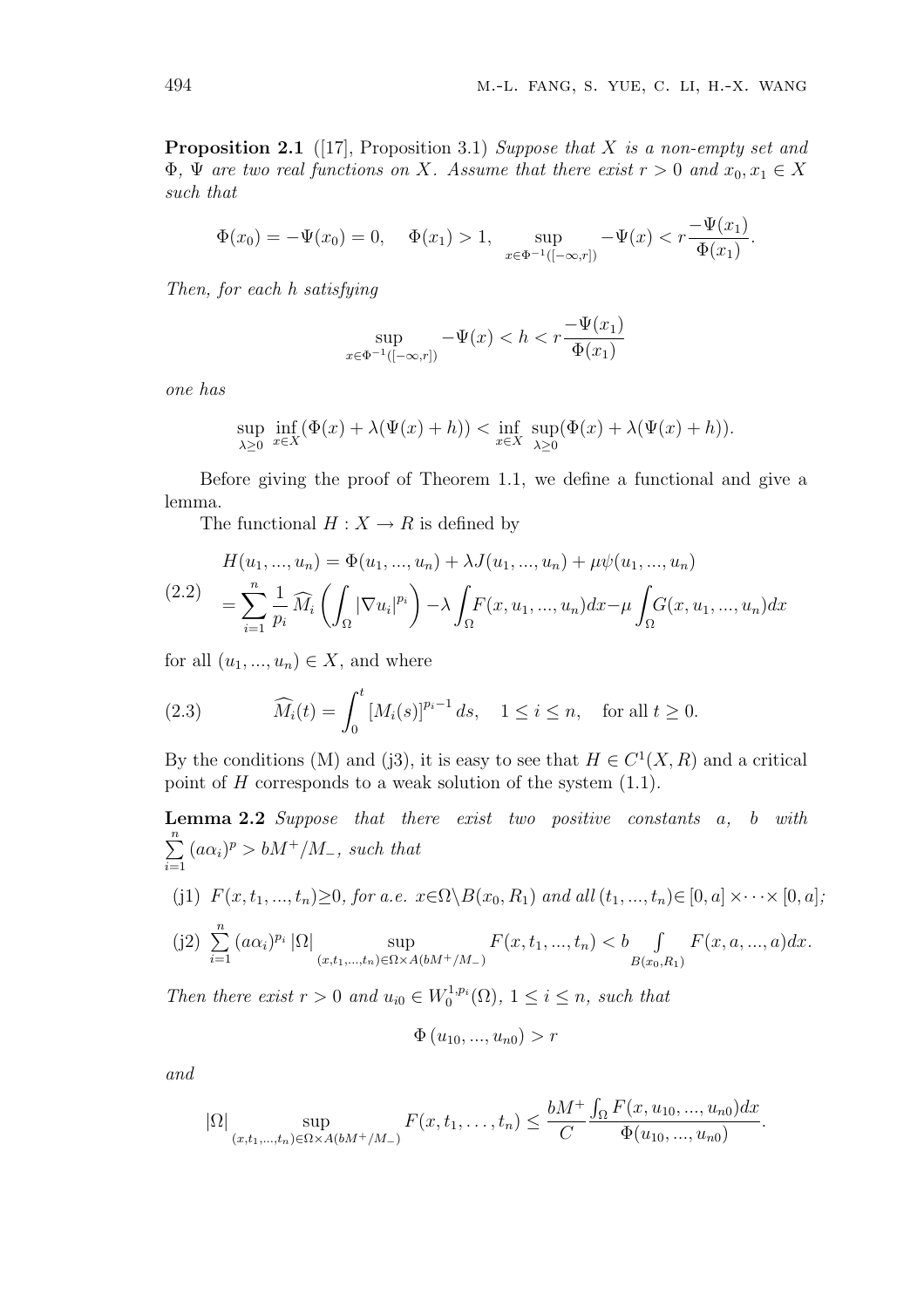Proof. Let

$$
w_0(x) = \begin{cases} 0, & x \in \bar{\Omega} \setminus B(x_0, R_2), \\ \frac{a}{R_2 - R_1} \left( R_2 - \left\{ \sum_{i=1}^N (x^i - x_0^i) \right\}^{1/2} \right), & x \in B(x_0, R_2) \setminus B(x_0, R_1), \\ a, & x \in B(x_0, R_1). \end{cases}
$$

and  $u_{10}(x) = \cdots = u_{n0}(x) = w_0(x)$ . It is obvious to verify  $(u_{10}, ..., u_{n0}) \in X$ , and in particular, we have

$$
(2.4) \t\t ||u_{i0}||_{p_i}^{p_i} = (R_2^N - R_1^N) \frac{\pi^{N/2}}{\Gamma(1 + N/2)} \left(\frac{a}{R_2 - R_1}\right)^{p_i}, \quad 1 \le i \le n.
$$

Hence, it follows from  $(1.11)$  and  $(2.4)$  that

(2.5) 
$$
||u_{i0}||_{p_i}^{p_i} = ||w_0||_{p_i}^{p_i} = \frac{(a\alpha_i)^{p_i}}{C}, 1 \le i \le n.
$$

Under condition (M), by a direct computation, one has

(2.6) 
$$
M_{-}\left(\sum_{i=1}^{n} \|u_{i}\|_{p_{i}}^{p_{i}}\right) \leq \Phi(u_{1},...,u_{n}) \leq M^{+}\left(\sum_{i=1}^{n} \|u_{i}\|_{p_{i}}^{p_{i}}\right).
$$

Put  $r =$  $bM^+$  $\mathcal{C}_{0}^{(n)}$ , and using the assumption of Lemma 2.2

$$
\sum_{i=1}^{n} (a\alpha_i)^{p_i} > bM^+/M_-,
$$

it follows from (2.5)and (2.6) that

$$
\Phi(u_{10},\ldots,u_{n0}) \geq M_{-}\left(\sum_{i=1}^{n} \|u_{i0}\|_{p_i}^{p_i}\right) = \frac{M_{-}}{C} \sum_{i=1}^{n} (a\alpha_i)^{p_i} > \frac{M_{-}}{C} \frac{bM^{+}}{M_{-}} = r.
$$

Since,  $0 \le u_{i0} \le a, 1 \le i \le n$ , for each  $x \in \Omega$ , condition (j1) ensures that

$$
\int_{\Omega \setminus B(x_0,R_2)} F(x,u_{10},\ldots,u_{n0}) dx + \int_{B(x_0,R_2) \setminus B(x_0,R_1)} F(x,u_{10},\ldots,u_{n0}) dx \geq 0.
$$

Hence, from condition  $(j2)$ , we get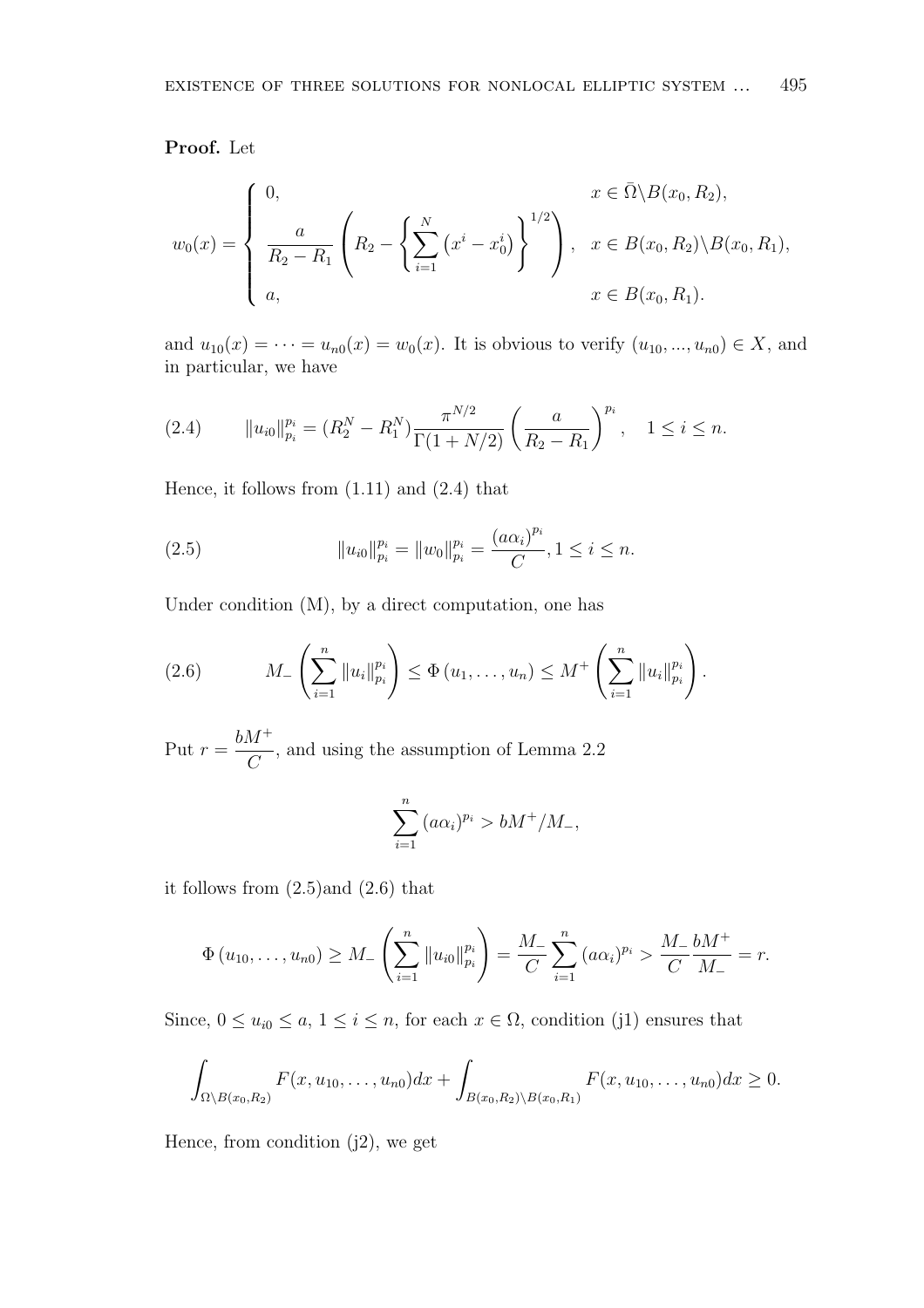$$
|\Omega| \sup_{(x,t_1,\ldots,t_n)\in\Omega\times A(bM^+/M_-)} F(x,t_1,\ldots,t_n) < \frac{b}{\sum_{i=1}^n (a\alpha_1)^p} \int_{B(x_0,R_1)} F(x,a,\ldots,a)dx
$$
  
\n
$$
= \frac{bM^+}{C} \frac{\int_{B(x_0,R_1)} F(x,a,\ldots,a)dx}{M^+ \sum_{i=1}^n (a\alpha_1)^p/C}
$$
  
\n
$$
\leq \frac{bM^+}{C} \frac{\int_{\Omega\setminus B(x_0,R_1)} F(x,u_1,1,\ldots,u_{n0})dx + \int_{B(x_0,R_1)} F(x,u_1,1,\ldots,u_{n0})dx}{M^+ \left(\sum_{i=1}^n ||u_{i0}||_{p_i}^{p_i}\right)}
$$
  
\n
$$
\leq \frac{bM^+}{C} \frac{\int_{\Omega} F(x,u_1,1,\ldots,u_{n0})dx}{\Psi(u_1,1,\ldots,u_{n0})}.
$$

Next, we can give the proof of our main result.

**Proof of Theorem 1.1.** For each  $(u_1, \ldots, u_n) \in X$ ,  $1 \leq i \leq n$ , assume that

$$
\Phi(u_1, ..., u_n) = \sum_{i=1}^n \frac{\widehat{M}_i(||u_i||_{p_i}^{p_i})}{p_i},
$$
  

$$
\Psi(u_1, ..., u_n) = -\int_{\Omega} F(x, u_1, ..., u_n) dx,
$$
  

$$
J(u, v) = -\int_{\Omega} G(x, u_1, ..., u_n) dx.
$$

based on conditions of Theorem 1.1, it is easy to know that  $\Phi$  is a continuously Gâteaux differentiable and sequentially weakly lower semicontinuous functional. Additionally from Lemma 2.2 the Gâteaux derivative of  $\Phi$  has a continuous inverse on  $X^*$ .  $\Psi$  and J are continuously Gâteaux differential functionals whose Gâteaux derivatives are compact. Obviously,  $\Phi$  is bounded on each bounded subset of X. In particular, for each  $(u_1, \ldots, u_n), (\xi_1, \ldots, \xi_n) \in X$ , we have

$$
\langle \Phi'(u_1, ..., u_n), (\xi_1, ..., \xi_n) \rangle = \sum_{i=1}^n \left[ M_i \left( \int_{\Omega} |\nabla u_i|^{p_i} \right) \right]^{p_i - 1} \int_{\Omega} |\nabla u_i|^{p_i - 2} \nabla u_i \nabla \xi_i
$$
  

$$
\langle \Psi'(u_1, ..., u_n), (\xi_1, ..., \xi_n) \rangle = -\sum_{i=1}^n \int_{\Omega} F_{u_i}(x, u_1, ..., u_n) \xi_i dx,
$$
  

$$
\langle J'(u_1, ..., u_n), (\xi_1, ..., \xi_n) \rangle = -\sum_{i=1}^n \int_{\Omega} G_{u_i}(x, u_1, ..., u_n) \xi_i dx.
$$

Hence, it follows from  $(1.4)$  that the weak solutions of problem  $(1.1)$  are exactly the solutions of the following equation

$$
\Phi'(u_1, ..., u_n) + \lambda \Psi'(u_1, ..., u_n) + \mu J'(u_1, ..., u_n) = 0.
$$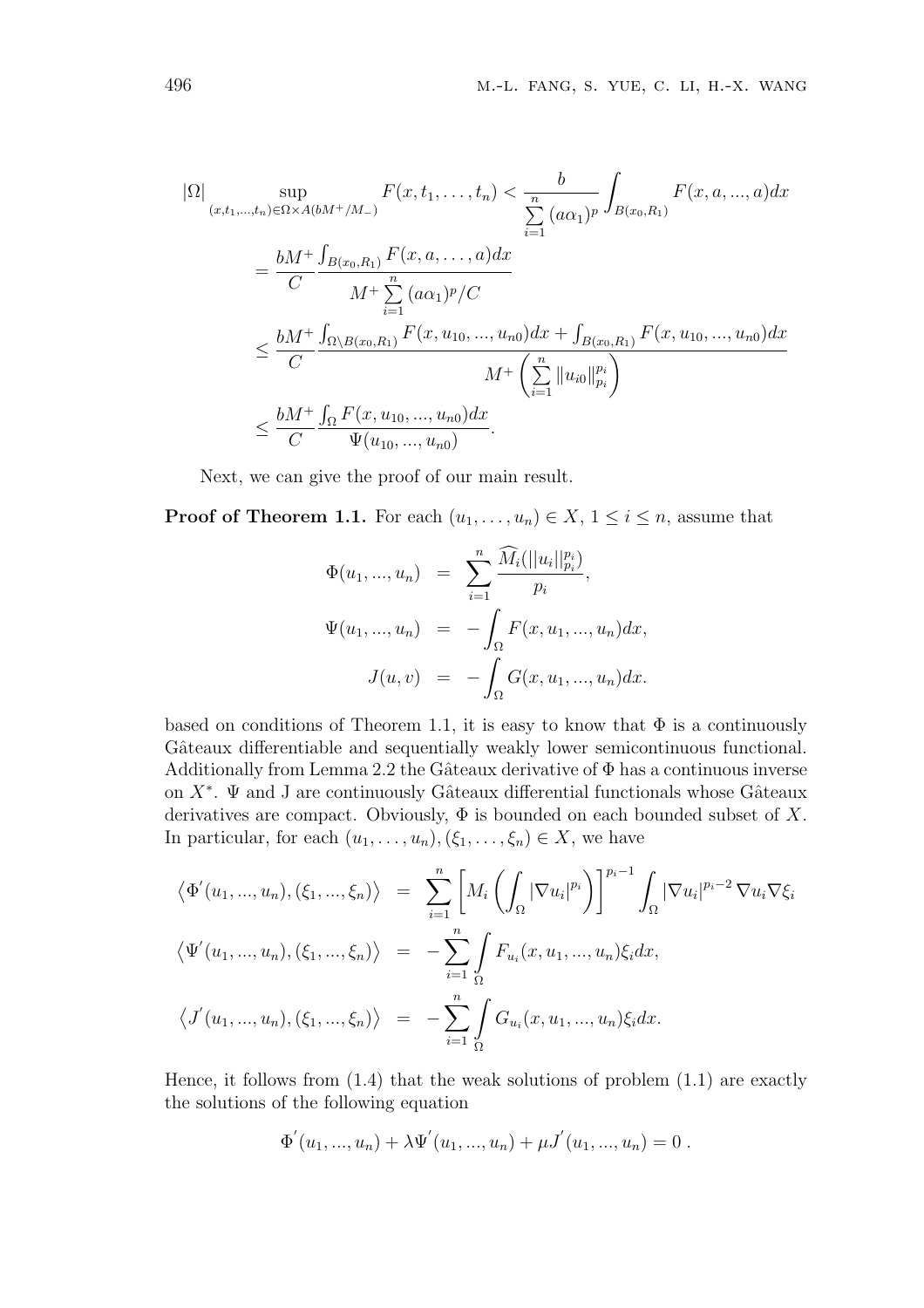Thanks to (j3), for each  $\lambda > 0$ , one has

(2.7) 
$$
\lim_{\|(u,v)\|\to+\infty} (\lambda \Phi(u_1,\ldots,u_n)+\mu \Psi(u_1,\ldots,u_n))=+\infty,
$$

and so the first condition of Theorem 2.1 holds.

By Lemma 2.2, there exists  $(u_{10},..., u_{n0}) \in X$  such that

$$
\Phi(u_{10},...,u_{n0}) = \sum_{i=1}^{n} \frac{\widehat{M}_{i}(||u_{i0}||_{p_{i}}^{p_{i}})}{p_{i}}
$$
\n
$$
\geq M_{-} \left( \sum_{i=1}^{n} ||u_{i0}||_{p_{i}}^{p_{i}} \right) = \frac{M_{-}}{C} \sum_{i=1}^{n} (a\alpha_{i})^{p_{i}}
$$
\n
$$
> \frac{M_{-}}{C} \frac{bM^{+}}{M_{-}} = \frac{bM^{+}}{C} > 0 = \Phi(0,...,0)
$$

and

$$
(2.9) \quad |\Omega| \sup_{(x,t_1,...,t_n)\in\Omega\times A(bM^+/M_-)} F(x,t_1,...,t_n) \leq \frac{bM^+}{C} \frac{\int_{\Omega} F(x,u_{10},...,u_{n0}) dx}{\Phi(u_{10},...,u_{n0})}.
$$

From  $(1.3)$ , we have

$$
\max_{x \in \bar{\Omega}} \{|u_i(x)|^{p_i}\} \le C \|u\|_{p_i}^{p_i}, \quad 1 \le i \le n,
$$

for each  $(u_1, \ldots, u_n) \in X$ . One has

$$
(2.10) \qquad \max_{x \in \bar{\Omega}} \left\{ \sum_{i=1}^{n} \frac{|u_i(x)|^{p_i}}{p_i}, 1 \leq i \leq n \right\} \leq C \left\{ \sum_{i=1}^{n} \frac{\|u\|_{p_i}^{p_i}}{p_i}, 1 \leq i \leq n \right\},\
$$

for each  $(u_1, \ldots, u_n) \in X$ . Suppose that  $r =$  $bM^+$  $\frac{d}{C}$ , for each  $(u_1, ..., u_n) \in X$  such that

$$
\Phi(u_1, ..., u_n) = \sum_{i=1}^n \frac{\widehat{M}_i(||u_i||_{p_i}^{p_i})}{p_i} \le r.
$$

Thanks to  $(2.10)$ , we get

$$
(2.11) \qquad \sum_{i=1}^{n} |u_i(x)|^{p_i} \le C \sum_{i=1}^{n} ||u_i||_{p_i}^{p_i} \le \frac{Cr}{M_-} = \frac{C}{M_-} \frac{bM^+}{C} = \frac{bM^+}{M_-}.
$$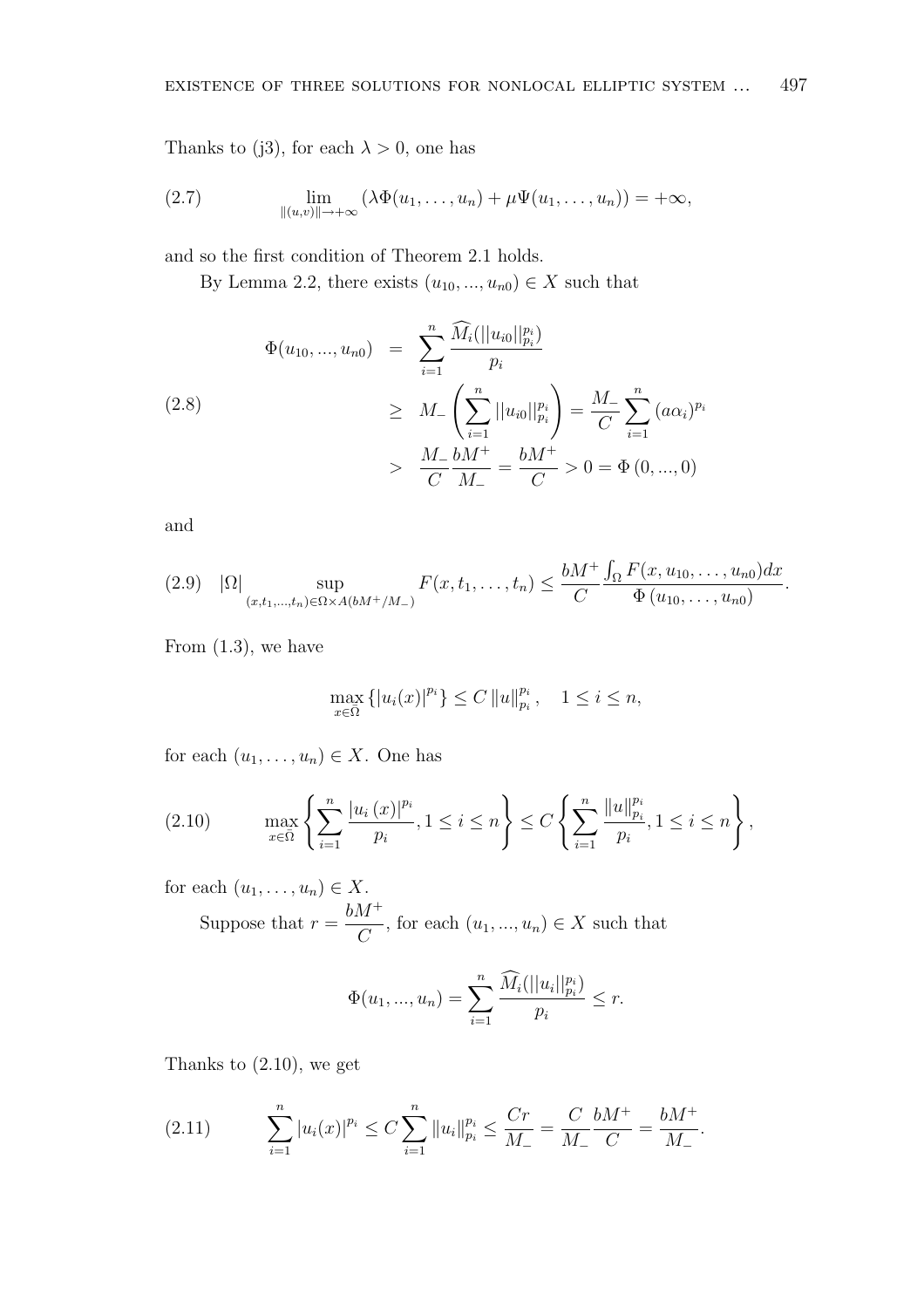Then, from  $(2.9)$  and  $(2.11)$ , we obtain

$$
\sup_{(u_1,...,u_n)\in\Phi^{-1}(-\infty,r)}(-\Psi(u_1,...,u_n)) = \sup_{\{(u_1,...,u_n)\in\Phi(u_1,...,u_n)\leq r\}} \int_{\Omega} F(x, u_1,...,u_n) dx
$$
  
\n
$$
\leq \sup_{\{(u_1,...,u_n)\}} \sum_{i=1}^{n} |u_i(x)|^{p_i} \leq bM + /M_{-}\} \int_{\Omega} F(x, u_1,...,u_n) dx
$$
  
\n
$$
\leq \int_{\Omega} \sup_{(t_1,...,t_n)\in A(bM+/M_{-})} F(x, t_1,...,t_n) dx
$$
  
\n
$$
\leq |\Omega| \sup_{(x,t_1,...,t_n)\in\Omega\times A(bM+/M_{-})} F(x, t_1,...,t_n)
$$
  
\n
$$
\leq \frac{bM + \int_{\Omega} F(x, u_1, ..., u_n) dx}{C \Phi(u_1, ..., u_n)}
$$
  
\n
$$
= r \frac{-\Psi(u_1, ..., u_n)}{\Phi(u_1, ..., u_n)}
$$

Consequently we have

(2.12) 
$$
\sup_{\{(u_1,\ldots,u_n)\mid \Phi(u_1,\ldots,u_n)\leq r\}}\left(-\Psi(u_1,\ldots,u_n)\right)<\,r\frac{-\Psi(u_{10},\ldots,u_{n0})}{\Phi(u_{10},\ldots,u_{n0})}.
$$

Fix  $h$  such that

$$
\sup_{\{(u_1,\ldots,u_n)\in\mathbb{N}^1\atop n\neq j\}}\left(-\Psi(u_1,\ldots,u_n)\right)
$$

by  $(2.8)$ ,  $(2.12)$  and Proposition 2.1, with  $(u_{11}, \ldots, u_{n1}) = (0, \ldots, 0)$  and  $(u_1^*, \ldots, u_n^*) = (u_{10}, \ldots, u_{n0}),$  we have

(2.13) 
$$
\sup_{\lambda \geq 0} \inf_{x \in X} (\Phi(x) + \lambda (h + \Psi(x))) < \inf_{x \in X} \sup_{\lambda \geq 0} (\Phi(x) + \lambda (h + \Psi(x))),
$$

and so the condition (2.1) of Theorem 2.1 holds.

Now, all the conditions of Theorem 2.1 hold. Hence, applying Theorem 2.1, our conclusion is obtained.

Acknowledgements. The work was supported by National Natural Science Foundation of China (Nos. 11061011, 11401008 and 61472003), the Natural Science Foundation of Anhui Provincial Education Department (No.KJ2014A064), the Young Teachers Science Foundation (Nos. QN201329 and 2012QNY37) of Anhui University of Science and Technology, Doctoral Fund of Zhengzhou University of Light Industry (No. 2013BSJJ052) and the key projects of Science and Technology Research of the Henan Education Department (Nos. 14A110011 and 12B110011).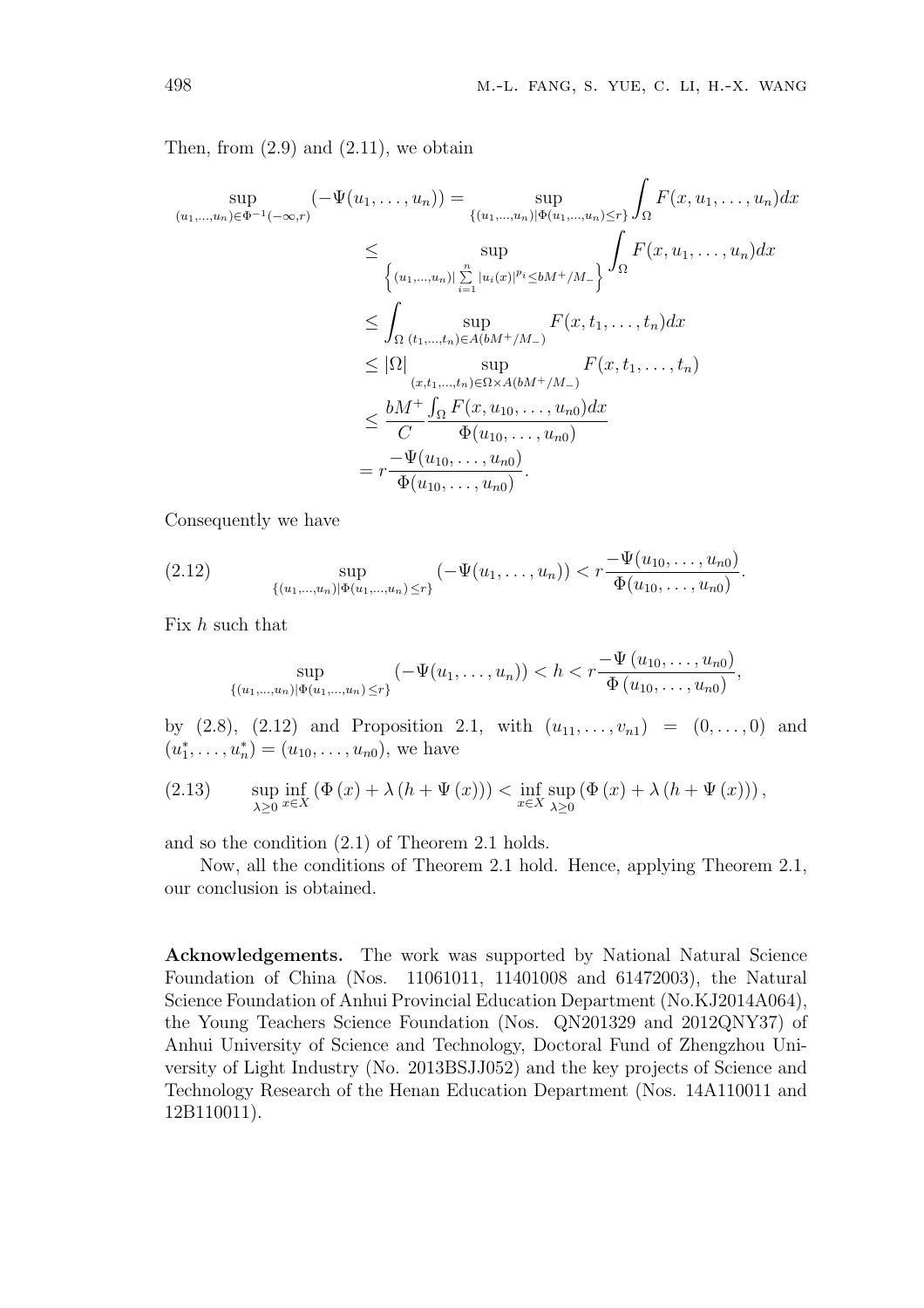### References

- [1] KIRCHHOFF, G., *Mechanik*, Teubner, Leipzig, Germany, 1883.
- [2] ALVES, C.O., CORRÊA, F.J.S.A., MA, T.F., *Positive solutions for a quasilinear* elliptic equation of Kirchhoff type, Computers & Mathematics with Applications, 49 (1) (2005), 85-93.
- [3] Cheng, B., Wu, X., Existence results of positive solutions of Kirchhoff type problems, Nonlinear Analysis. Theory, Methods & Applications, 71 (10) (2009), 4883-4892.
- [4] CHENG, B., WU, , X., LIU, J., *Multiplicity of nontrivial solutions for Kirchhoff* type problems, Boundary Value Problems, vol. 2010, Article ID 268946, 13 pages, 2010.
- [5] Chipot, M., Lovat, B., Some remarks on nonlocal elliptic and parabolic problems, Nonlinear Analysis. Theory, Methods & Applications, 30 (7) (1997), 4619- 4627.
- [6] D'Ancona, P., Spagnolo, S., Global solvability for the degenerate Kirchhoff equation with real analytic data, Inventiones Mathematicae,  $108$  (2) (1992), 247-262.
- [7] He, X., Zou, W., Infinitely many positive solutions for Kirchhoff-type problems, Nonlinear Analysis. Theory, Methods & Applications, 70 (3) (2009), 1407-1414.
- [8] MA, T., MUÑOZ RIVERA, J.E., *Positive solutions for a nonlinear nonlocal elliptic* transmission problem, Applied Mathematics Letters, 16 (2) (2003), 243-248.
- [9] Ma, T., Remarks on an elliptic equation of Kirchhoff type, Nonlinear Analysis. Theory, Methods & Applications, 63 (2005), 1967-1977.
- [10] Mao, A., Zhang, Z., Sign-changing and multiple solutions of Kirchhoff type problems without the P.S. condition, Nonlinear Analysis. Theory, Methods & Applications, 70 (3) (2009), 1275-1287.
- [11] Perera, K., Zhang, Z., Nontrivial solutions of Kirchhoff-type problems via the Yang index, Journal of Differential Equations, 221 (1) (2006), 246-255.
- [12] Zhang, Z., Perera, K., Sign changing solutions of Kirchhoff type problems via invariant sets of descent flow, Journal of Mathematical Analysis and Applications, 317 (2) (2006), 456-463.
- [13] CORRÊA, F.J.S.A., NASCIMENTO, R.G., On a nonlocal elliptic system of  $p$ -Kirchhoff-type under Neumann boundary condition, Mathematical and Computer Modelling, 49 (3-4) (2009), 598-604.
- [14] CHENG, B., WU, X., LIU, J., *Multiplicity of solutions for nonlocal ellip*tic system of  $(p, q)$ -Kirchhoff type, Abstract and Applied Analysis 2011 (2011), doi:10.1155/2011/526026.